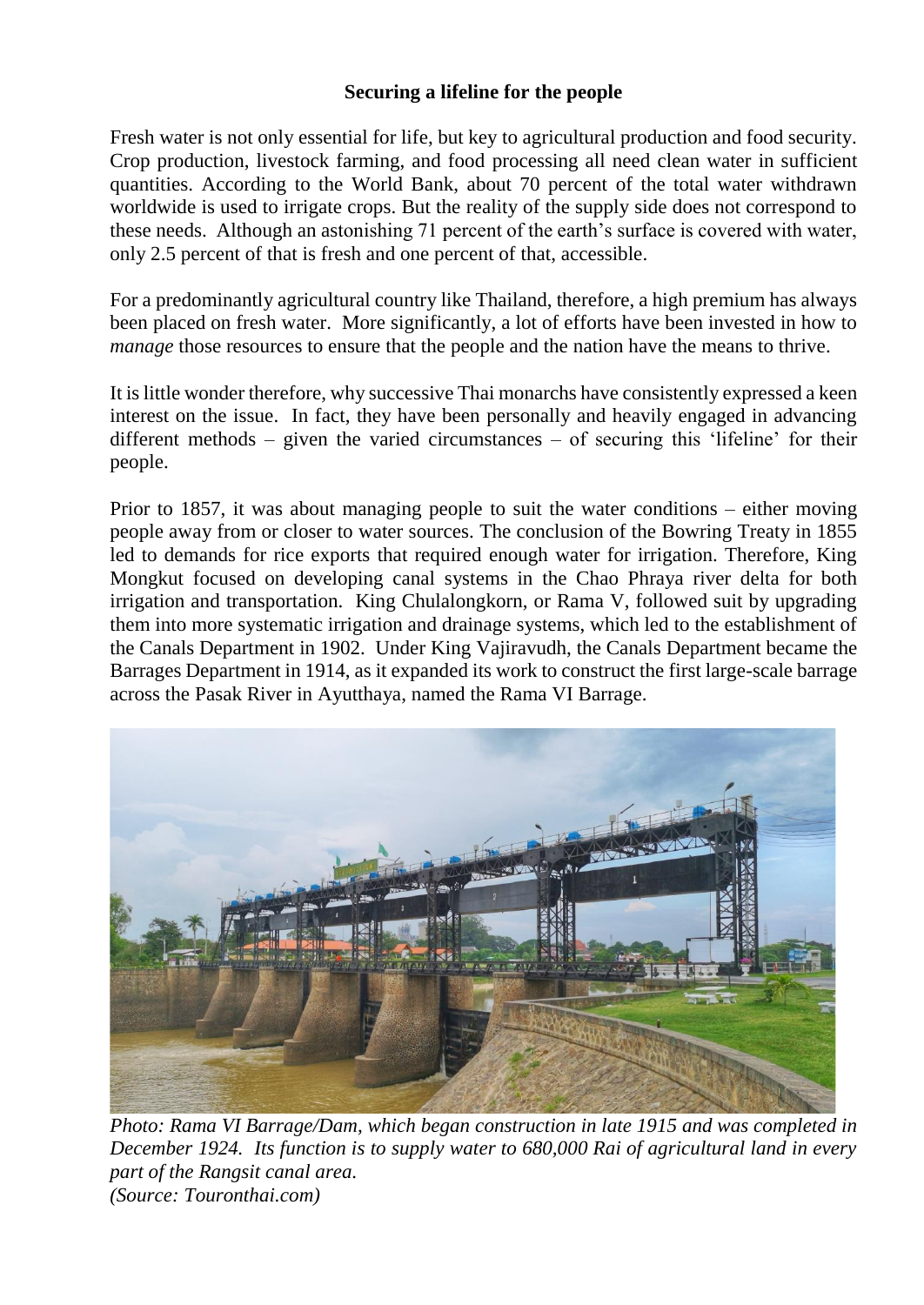Post 1932, when Thailand became a Constitutional Monarchy, work in all areas was pursued slightly differently as the King no longer had executive power over state administration. This did not necessarily mean that the people's interests had suddenly changed overnight. Moreover, the work of the monarchs prior to this change spoke for itself. The Thai monarchs had built up a strong bond between the monarchy and the people and fostered a genuine trust in an institution that had for centuries, spared no effort to develop and advance the nation into the future. So the monarchy was able to rally and retain full public support for their public interest endeavours, in a manner that was complementary to the government's efforts, without being tied to party politics or factional interests.

Indeed, when King Bhumibol acceded to the throne in 1946, Thailand was already a leading rice exporter and rice farmers accounted for around 80 percent of the country's 17 million people. But by that time, the impact of the perennial paradox of experiencing both drought and flood seasons had become more severe due to excessive and uncontrolled timber logging. For farmers, dealing with dry and cracked land that was unsuitable for growing crops was just as painful as having crops almost ready for cultivation completely submerged under flood water.

When the King and Queen visited the Isan region in 1955, the Northeastern region of Thailand was plagued with drought. Rainfall could only support one single annual rice crop. The King witnessed the problems experienced by the farmers firsthand and it inspired him to devote his attention and energy to achieving effective water resource management for Thai farmers everywhere. He would go on to instill water conservation and awareness in his children.

For the rest of his 70-year reign, the King engaged in countless projects related to water in different aspects. He spent almost 15 years developing a working formula for artificial rain to address drought and improve water resource management. He also invented the patented Chaipattana Aerator, a low-cost mechanical device for treating wastewater.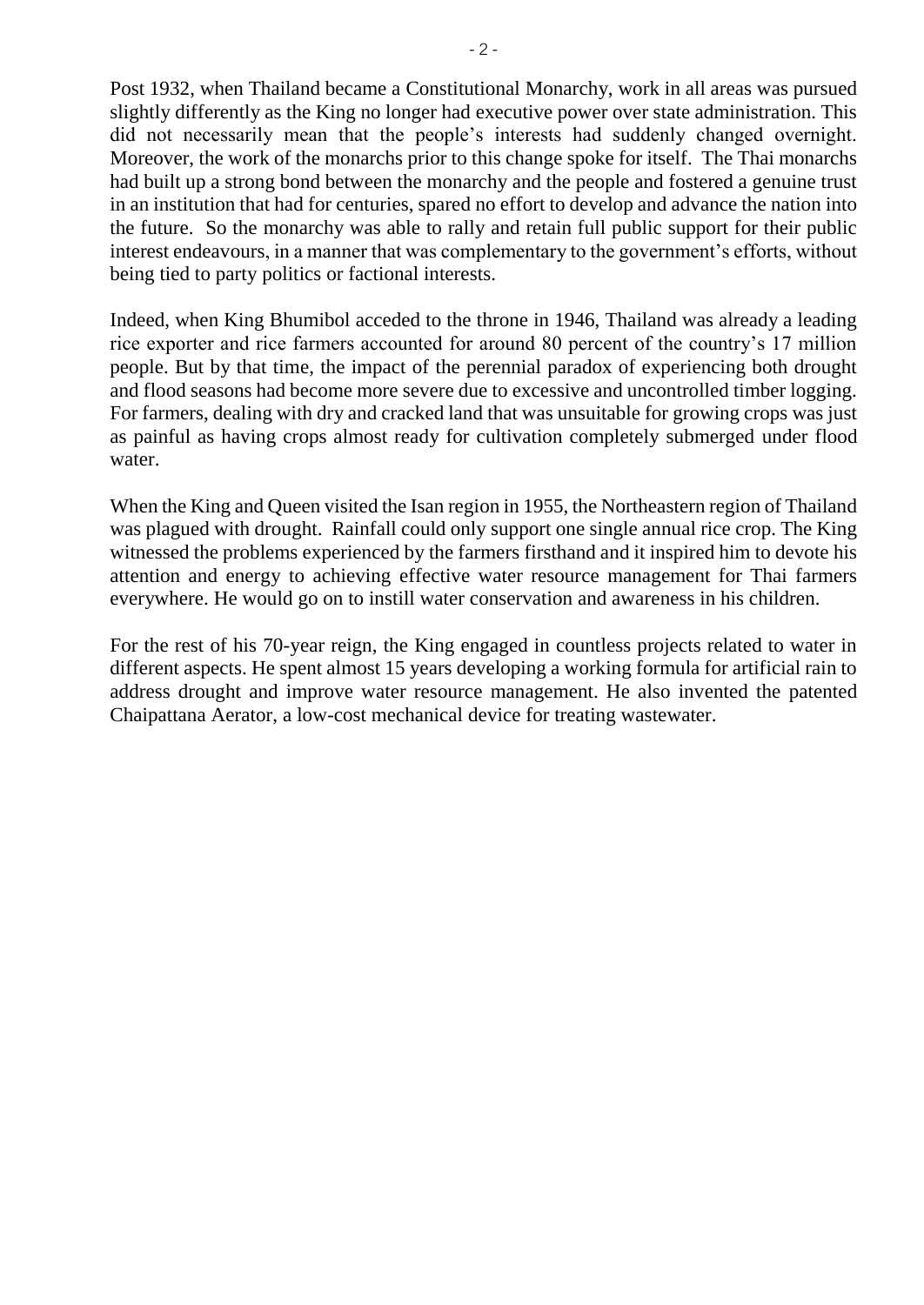## เครื่องกลรด้มอากาศแมน ้ำงังต้นกรับ<del>สั</del>ดเก๋

(Chai Pattana, Low Speed Surface Aerator)



1) motor  $2)$  gear(box) 3) bearing  $4)$  ... 5) pivot 6) wheel 7) basket 8) floating body 9) transverse connector  $10)$  ... 11) stand

*Photo: Drawing of Chaipattana Aerator. (Source: https://www.changpuak.ch)*

In the North, the King focused on preserving watershed areas and creating check dams, such as the Mae Kuang Udom Thara Dam in Chiang Mai. In the northeast, the work was concentrated more on setting up a water network system, such as the 740-meter long water delivery system that siphons water from Huai Pai Reservoir in Mukdahan to Lam Payang Reservoir in Kalasin. This project benefited 736 hectares of irrigable area, increased glutinous rice production from 270 kilogrammes per rai to 480 kilogrammes per rai and made yearround farming possible. In the south, projects such as the Bang Nara River Basin Development in Narathiwat effectively addressed the problem of drought, flood, saline, and acidic water.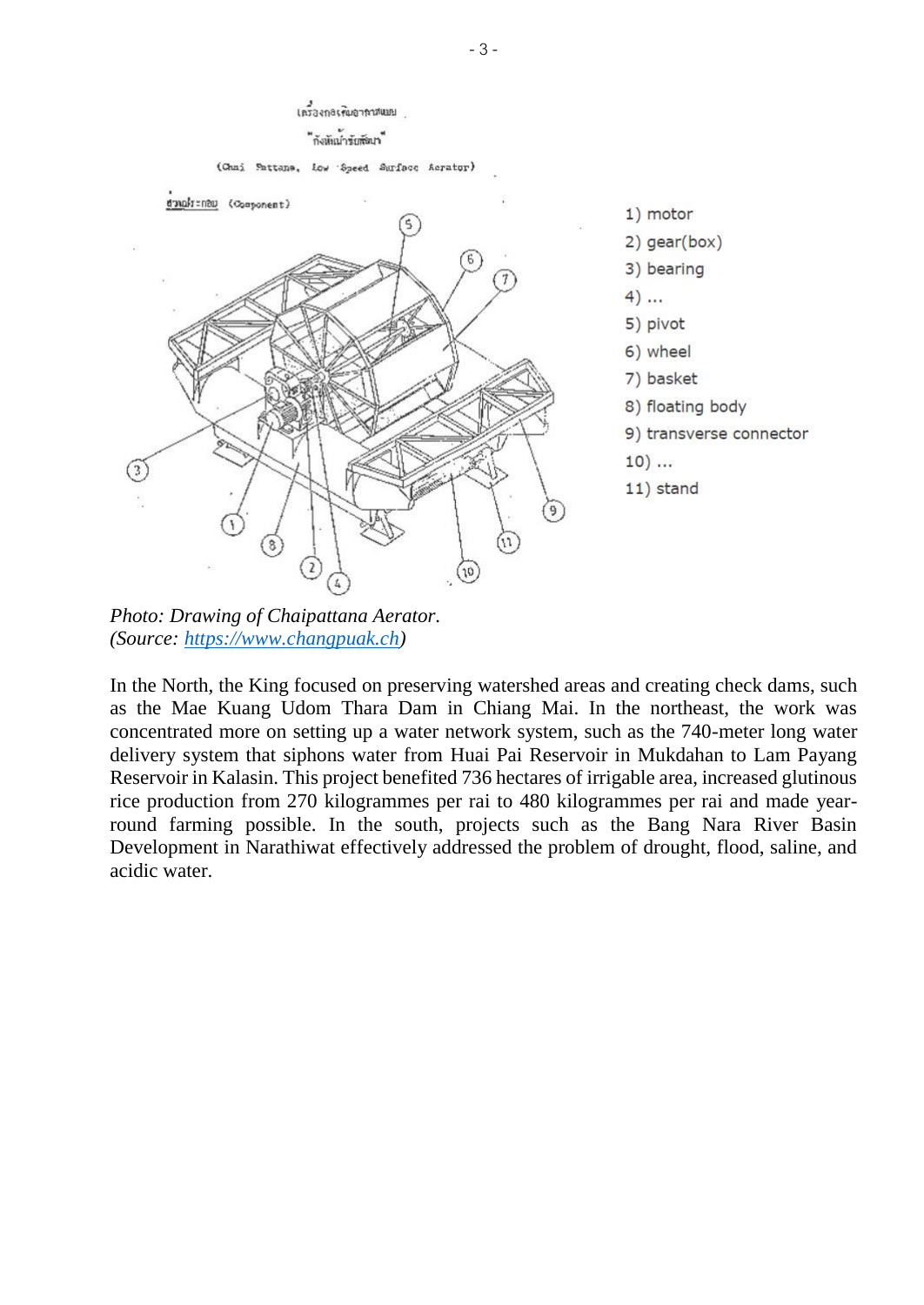

*Photo: (from left to right) Huai Pai Reservoir in Mukdahan, water delivery system, and Lam Payang Reservoir in Kalasin. (Source: Tourism Authority of Thailand and Office of Royal Development Projects Board)*

Having traveled throughout the country, no one understood better than the King that there was never one formula or one solution to address all needs. So he dedicated his time to studying each locality in depth in order to come up with a tailor-made solution for different regions, and placed local residents at the centre of his approach. He considered the social geography of the area, the culture, traditions and lifestyles of the local people. Most importantly, the people had to be included in whatever solution was pursued in order to nurture a sense of ownership. The King was convinced this was the only way to ensure the solution was sustainable and he passed on these lessons to his children.

Since he was Crown Prince, King Maha Vajiralongkorn learned about the importance of water resource management from his late father, and has continued to treasure, preserve and build on the Royal Development Projects initiated by King Bhumibol. He completed several of them, including the construction of 7 reservoirs around Pa Sak Jolasid Dam, as well as expanded the irrigation network to cover more agricultural areas. In Chanthaburi, the King alleviated water problems petitioned by the villagers with the Royally-Initiated Weir Construction Project at Khao Daeng Pattana Village, which increased water supply for 320 hectares of farm land. In 2017, the King also commissioned the Royal Guard Units, related government agencies and teams of volunteers to remove garbage and weeds clogging the canals in various communities, which was essential for flood water drainage in the Bangkok and Metropolitan area.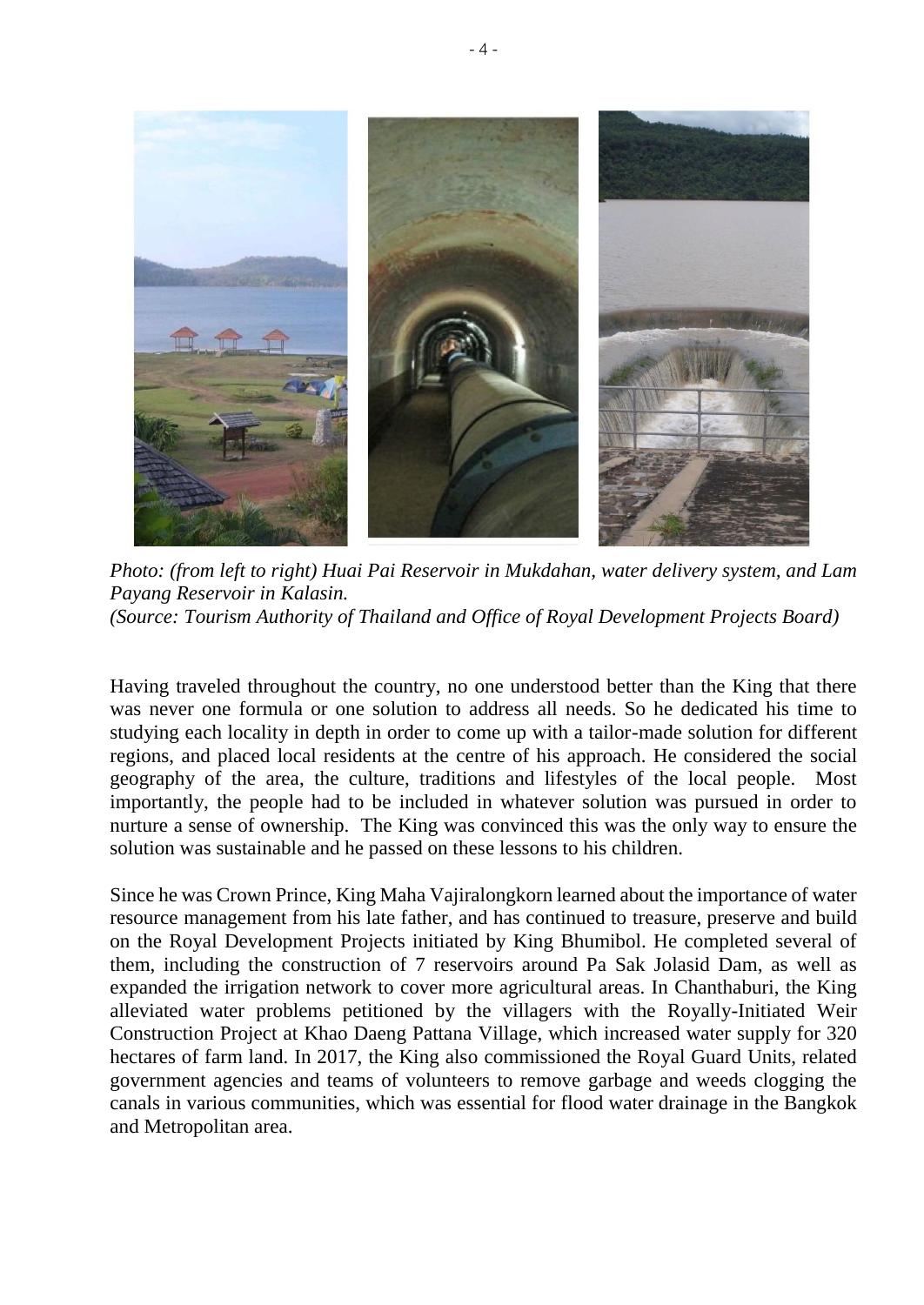

*Photo: Weir at Khao Daeng Pattana Village. (Source: salika.co)*

Princess Bajrakitiyabha, the King's first born, has also taken an interest in complementing water management through her 'Friends in Need (of "PA") Volunteers Foundation' – PA being her nickname. Through this foundation, she set up telemetering systems in 80 watershed areas in 11 provinces, using a comprehensive management approach involving the local community. The new telemetry collects data from real time sensors, processes the information, and provides warnings. This timely warning enables reservoir operators to reduce water levels, people to reinforce their homes, and authorities to be prepared. The Foundation plans to install another 510 telemetering systems across Thailand.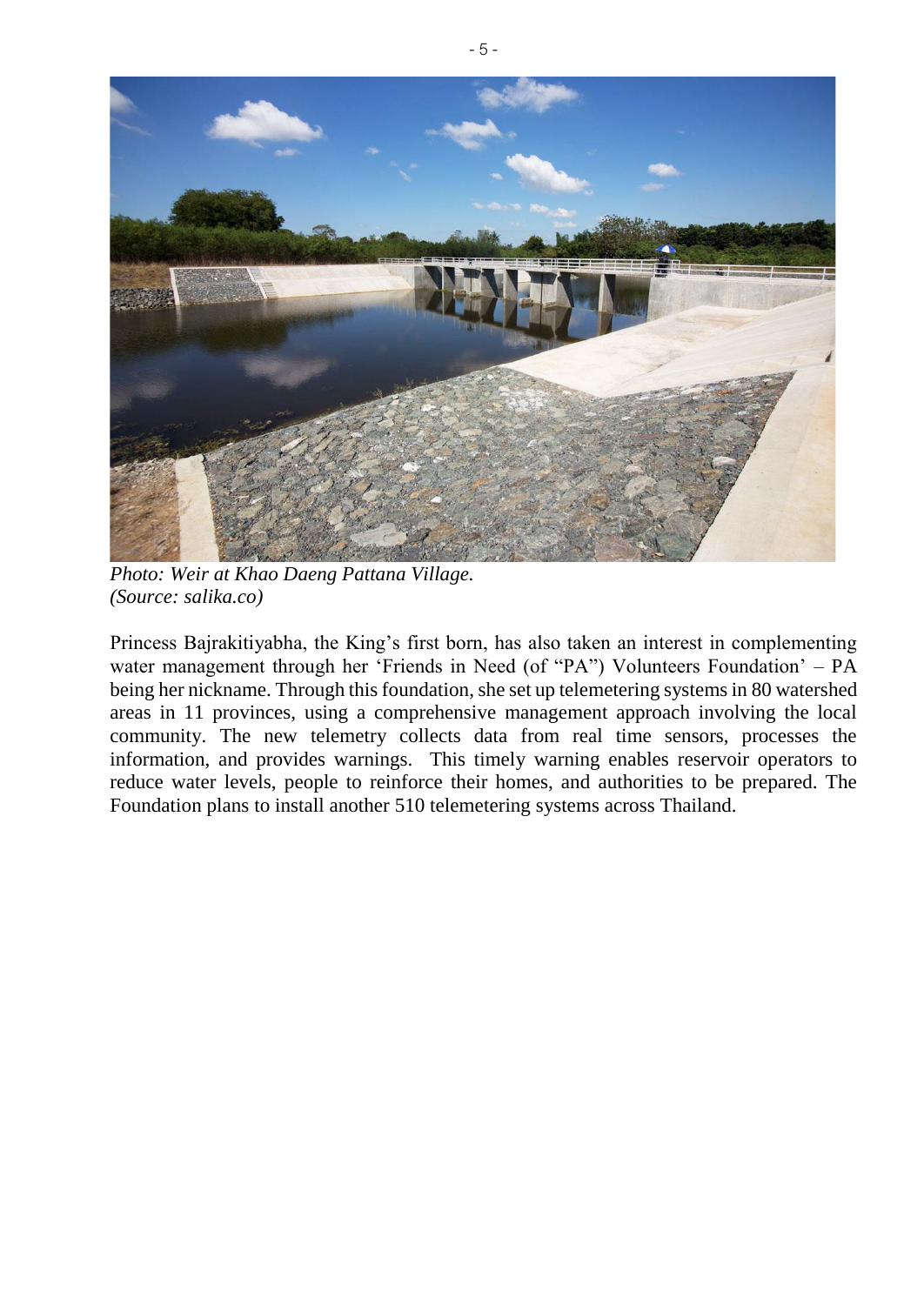

*Photo: (from left to right) Automated Telemetry Station in Pongyeang sub-district, Mae Rim District, Chiang Mai Province and interface of ThaiWater mobile-application that has been integrated for general use. (Source: Matichon)* 

To this day, the lifeline of the people continues to occupy an important place in the work of the Thai monarchy, as out of 4,877 Royal Development Projects, nearly 70% of them, or 3,386, are water resource development projects.

But the work is far from done. According to the Global Climate Risk Index, Thailand ranks 9th in countries most affected by extreme weather events between 2000 – 2019. Furthermore, research conducted by Thammasat University found that the 6 provinces of Loei, Udon Thani, Sakon Nakorn, Nakhon Phanom, Roi Et and Ubon Ratchathani are at the risk of repeated severe floods, while Khon Kaen, Mukdahan, Chaiyaphum, Nakhon Ratchasima and Surin are prone to repeated drought. Thailand's current efforts on preventing floods and drought will not be enough. Every year, drought affects about 9.71 million people and 411,360 hectares of irrigable land, causing about 20.34 million USD of damage. Floods, on the other hand, cause damage to 1.2 million hectares of farmland worth 167 million USD annually, with 4.5 million people in 63 provinces affected.

All sectors in Thailand have to work together and harder on sustainable and effective water resource management, and look into using new technology. Indeed, the King has already commissioned further studies into utilising the full potential of the river basin. Some agencies